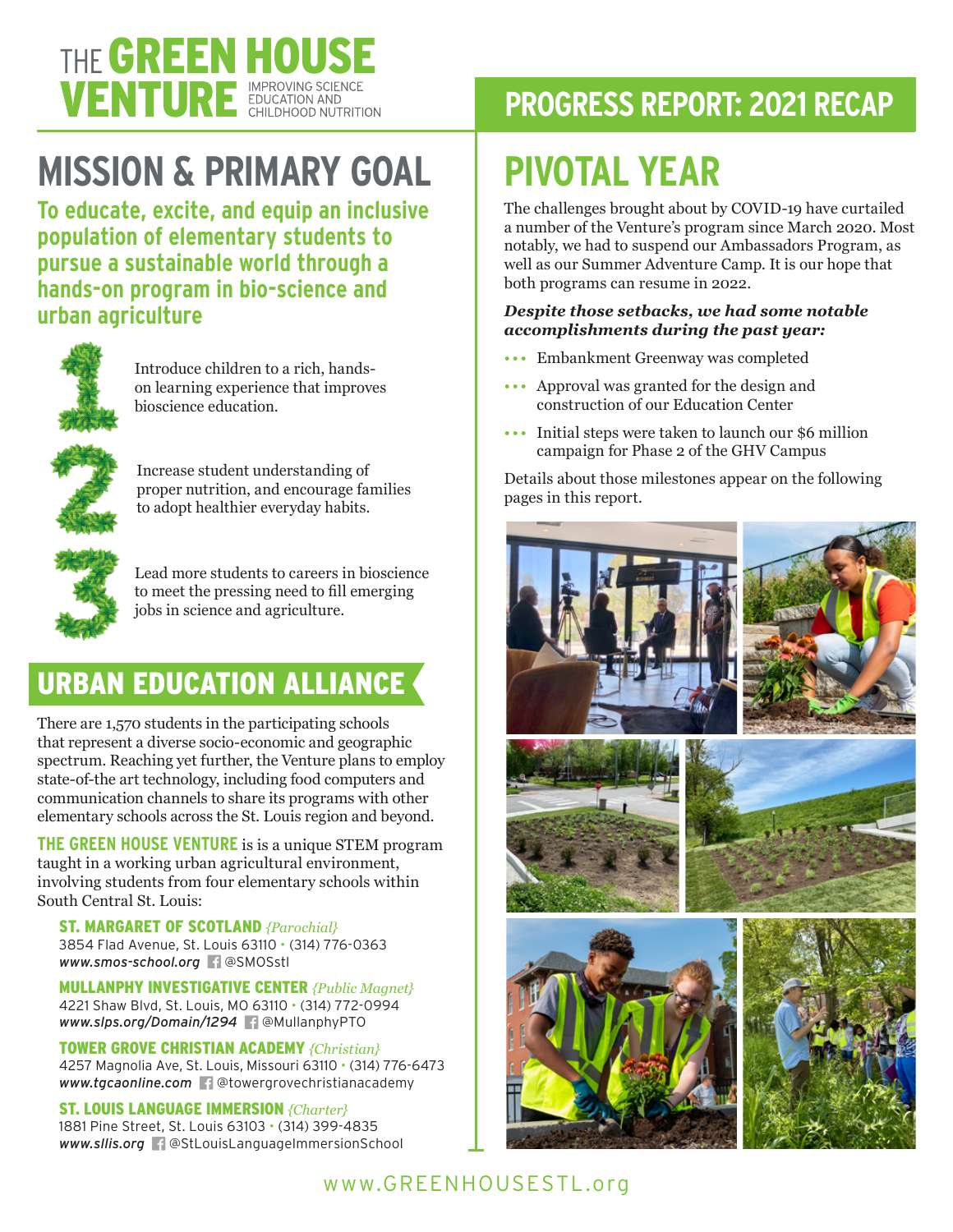

# **AMBASSADOR PROGRAM**

Although our Ambassadors Program was suspended in March 2020 due to pandemic, it remains the Venture's signature educational activity at this time.

The program brings together a group of promising students from each school one afternoon a week to pursue an immersive eight-week experiment in growing plants under carefully controlled conditions. Participants hear presentations related to the experiment – often from faculty at our partnering universities. They also study the underlying science with undergraduate mentors, go on field trips, and enjoy an array of other activities that enhance their knowledge.

Each semester, the Ambassadors conduct an experiment on edible plants, going from seed to harvest, studying the effects of variables such as light, wind, moisture and vital nutrients. Once a week, students record detailed measurements and observations in their notebook, capping off their observations on Harvest Day, which is the happiest class of the term. Afterwards, they analyze and graph their results, comparing them with their initial hypotheses. The Curriculum Committee has been fine-tuning these experiments during the COVID-19 break.

The Ambassadors Program is guided by a professionally developed, three-year curriculum grounded in federal and state science standards. The first two years take students from the visible to the molecular in understanding the growth of plants. In the third year, we turn to Earth systems that affect food production, including climate change.

Students also learn about steps that they and their families can take to conserve the environment. Along the way, they are challenged to wrap their minds around age-appropriate lessons in Earth and atmospheric science, biology, chemistry, math, writing, art and public speaking.

The work with our student Ambassadors has become the ideal incubator and initial testing site for much that goes into our other offerings, including the Classroom Outreach Program and our Summer Adventure Camp.

The high point of each year comes after the Ambassadors finish their first major experiment, when students are awarded lab jackets to show that they are true scientists or at least on their way.

Much of the Ambassador Program's success is due to the participation of our higher education partners: St. Louis Community College, Harris-Stowe State University, Saint Louis University, Washington University, Saint Louis University High School and the Danforth Plant Science Center.

# **APPROVAL OF BUILDING DESIGN & FUNDRAISING CAMPAIGN**

On September 27, 2021 the City of St. Louis Preservation Commission met and approved the second phase of the Green House Venture's long-term development plan. We now have full authority to proceed with the construction of a state-of-the-art Education Center, which is one of the two cornerstones of our GHV Campus along with the Embankment Greenway. When the Center is completed, students will learn about an array of growing methods, such as hydroponics, aquaponics, vertical growing in courtyards and roof-top agriculture.

The Venture has close affiliations with multiple corporations, foundations, higher education and public institutions that are avid supporters of GHV. Since the Venture's beginning in 2015, we have raised more than \$800,000 for various projects and programs.

Our fund-raising goal for the new Education Center is \$6 million – \$4 million for construction and \$2 million operating fund. We have already received a large lead gift of \$1 million from a generous donor who is committed to our work and has asked to remain anonymous at this time. Once a larger portion of the required funding is secured, we will begin construction, which is expected to take about 2 years to complete.

Our campaign is being led by two Honorary Co-Chairs – John and Joan Vatterott – plus two Operating Co-Chairs – John Nickel, President of Switch and Dr. Freddie Willis, Jr., Vice President for STEM Initiatives and Research Partnerships at Harris-Stowe University. Their efforts will be guided by Dan Reynolds from the professional fundraising firm, Holmes, Radford & Reynolds, Inc. Working with Dan, we have begun laying the groundwork for the full public launch of our campaign in January 2023.

A new video was just completed that will be used throughout the campaign to describe the substance and the value of the Green House Venture program. Featuring a number of prominent area leaders, the video illustrates the importance of the Venture's work for both elementary education and the future of our nation's food supply.

You can view it by clicking on the following link:



Dr. Jonathan C. Smith, Jim O'Donnell and Mark Steinhoff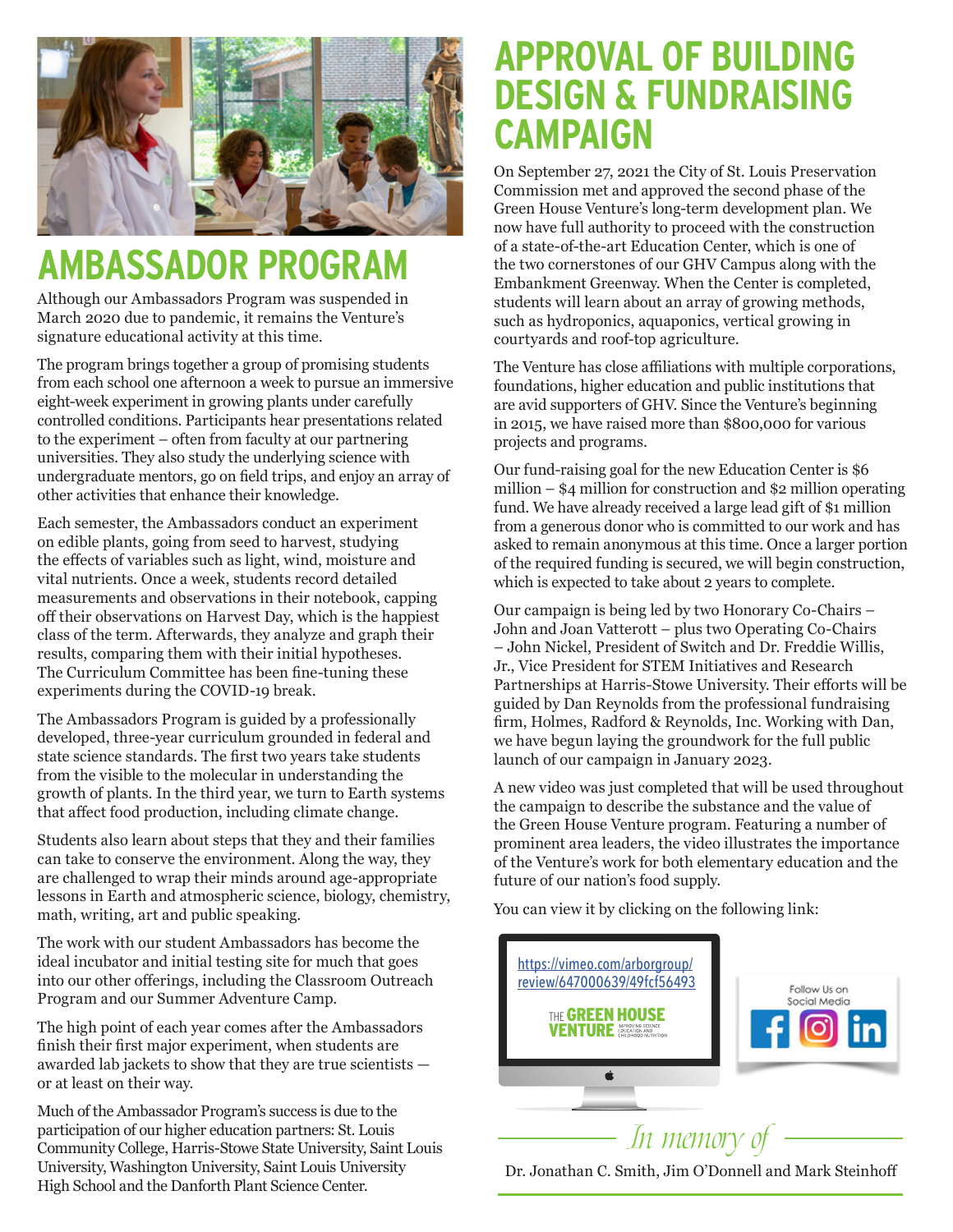# **GHV EMBANKMENT GREENWAY**



One of our biggest accomplishments in the past year was the completion of the Venture's Embankment Greenway, a 3.7-acre expanse along the south side of Interstate Highway 44 in the historic Shaw Neighborhood of St. Louis City.

Responding to the 2015 Federal Highway FAST Act, the Embankment Greenway is designed to explore the use of interstate highway margins to revitalize declining pollinator populations, including butterflies and the native bees that are essential for large-scale agriculture.



The Greenway includes two main anchors. The *Terrace Garden* is designed to test safe crop production on unused land along roadways. The *Pollinator Recovery Habitat* is devoted mainly to research by scientists at Saint Louis University.

Both areas are designed to address a challenging reality facing the future of our nation's food production and distribution system. By the middle of this century, our growing population will be confronted with pitting the need to decrease fuel-consuming, long-distance food transportation against the need to increase food supplies to large urban centers like St. Louis.

The two corner points of the 1700-foot-long Embankment Greenway feature decorative gardens planted by Focal Pointe Outdoor Solutions, who also installed diverse plantings at one end of the Terrace Garden. In the 8,500 square feet of the Terrace Garden that lies at the center of the embankment,



students will be able to study a variety of food crops. As examples, the Saint Louis Zoo/ Coahoma Orchards will supply a terrace filled with crops favored by Native Americans. Harris-Stowe State University, a Historically Black institution, will devote a terrace to foods traditional among African Americans.

Terraces also will allow students to plant, cultivate, study, and harvest produce to cook with their families, using recipes and instruction provided by the Saint Louis University Department of Nutrition and Dietetics.

Other sections of the Terrace Garden will be devoted to little-known native plants such as rock grapes, scarlet runnerberries, and paw paws. Indigenous nut and berry bushes provide a windbreak around the terraces, which are ADA accessible for children of all abilities.

In the Pollinator Recovery Habitat, children will be able to learn about 28 species of native Missouri plants, grasses and wildflowers, as well as the many species of ground-nesting bees that thrive in the embankment's nurturing environment.

The entire Embankment Greenway—which is protected by a new guardrail and state-mandated safety protocols will be tested regularly for soil nutrients and roadside contaminants, along with other important data. That information will allow research scientists and students to gauge the success of their efforts to expand the possibilities for feeding a growing planet.

*Partners in the design, development and maintenance of the Embankment Greenway include the Missouri Department of Transportation, the Federal Highway Commission, the landscape architectural firm DTLS, the seeding company Native Landscape Solutions, the Missouri Extension Service and Master Gardener Program, the St. Louis Board of Public Service, the Metropolitan Sewer District, Shaw Nature Preserve, Accurate Disbursing and Focal Pointe.*

*The Embankment Greenway project has been made possible through generous donations from numerous individuals and institutions throughout the St. Louis area.*